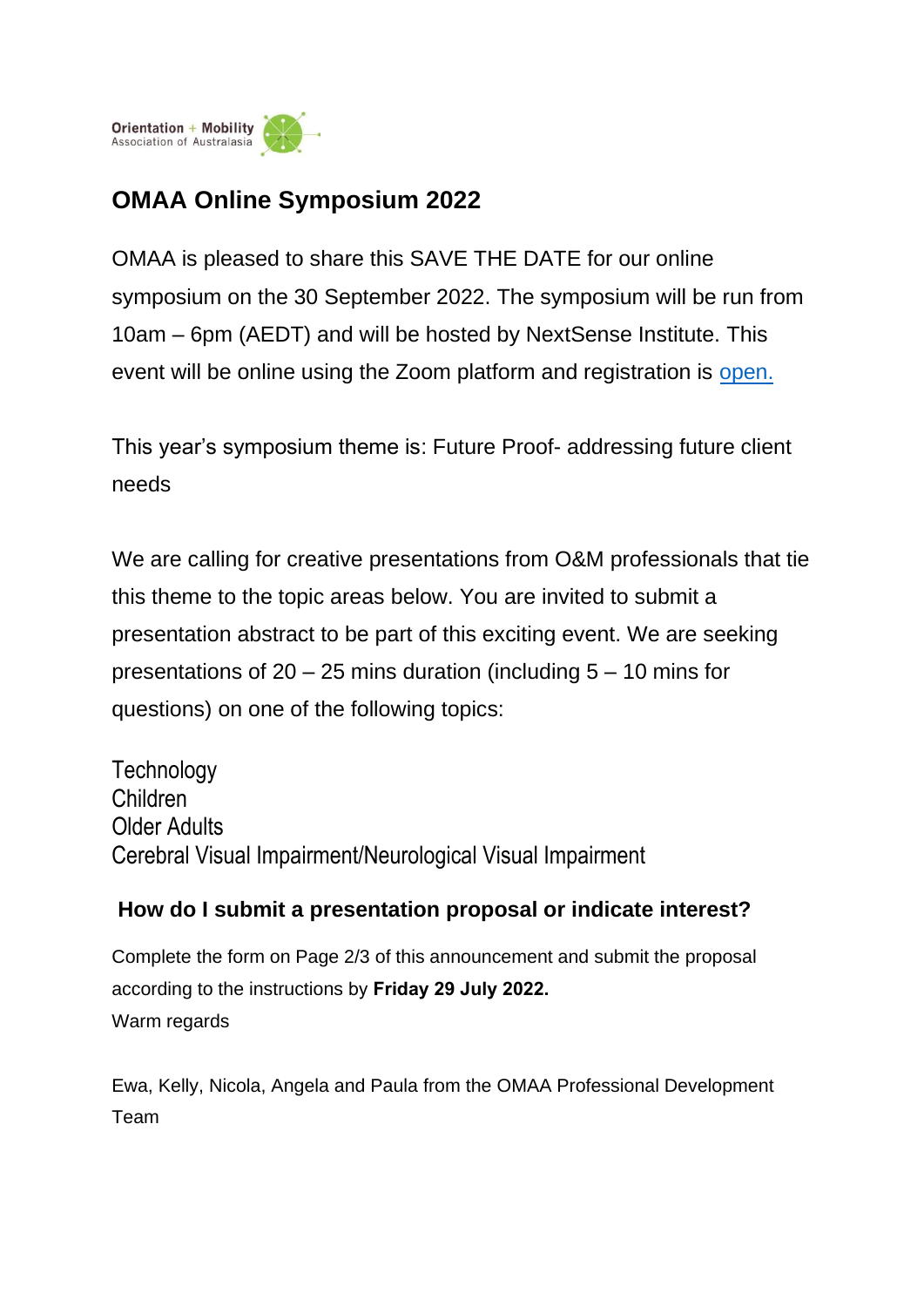## **OMAA Online O&M Symposium 2022 - Presentation Application**

Presenter Information

- **1.** Presenter/s Name
- **2.** Presenter Contact Details (email and phone)
- **3.** Country
- **4.** Presenter/s Bios (maximum 100 words per person)

Presentation Information

- **5.** Presentation Title
- **6.** Presentation Description (maximum 300 words. This will be used in advertising and in the conference program)
- **7.** Presentation Learning Objectives (at least 3) and Application to O&M Practice)